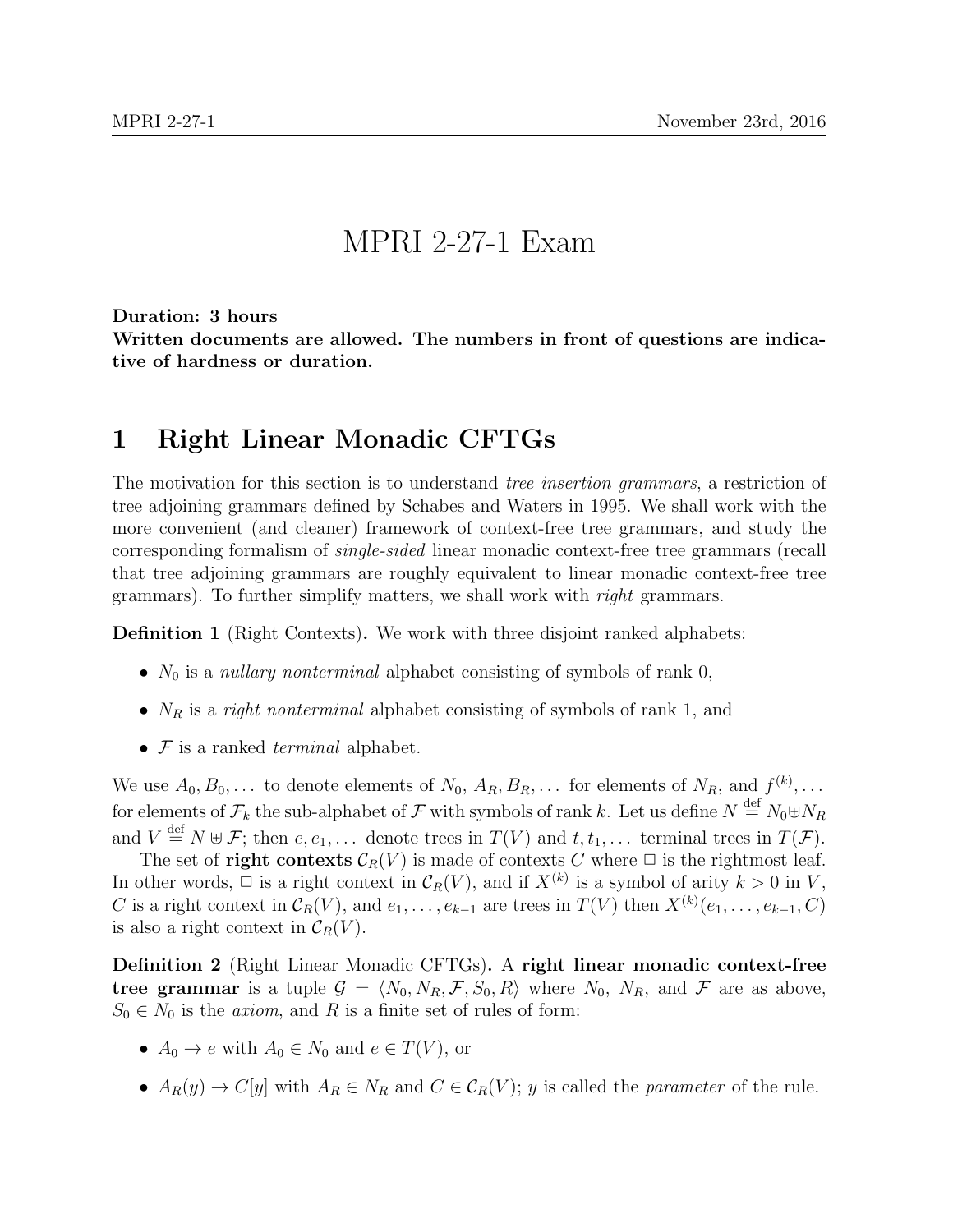The tree language of  $\mathcal G$  is

$$
L(\mathcal{G}) \stackrel{\text{def}}{=} \{t \in T(\mathcal{F}) \mid S_0 \stackrel{R}{\Rightarrow}^{\star} t\}.
$$

**Exercise 1** (Yields and Branches). Given a tree language  $L \subseteq T(\mathcal{F})$ , let Yield $(L) \stackrel{\text{def}}{=}$  $\bigcup_{t\in L}$  Yield(*t*) and define inductively

$$
\text{Yield}(a^{(0)}) \stackrel{\text{def}}{=} a \qquad \text{Yield}(f^{(k)}(t_1,\ldots,t_k) \stackrel{\text{def}}{=} \text{Yield}(t_1)\cdots \text{Yield}(t_k) .
$$

Hence Yield $(t) \in \mathcal{F}_0^*$  is a word over  $\mathcal{F}_0$ , and Yield $(L) \subseteq \mathcal{F}_0^*$  is a word language over  $\mathcal{F}_0$ .

[1] 1. What is the word language Yield $(L(\mathcal{G}))$  of the CFTG with rules

$$
S_0 \to A_R(c^{(0)})
$$
  
\n
$$
A_R(y) \to f^{(2)}(a^{(0)}, A_R(f^{(2)}(a^{(0)}, y)))
$$
  
\n
$$
A_R(y) \to f^{(2)}(b^{(0)}, A_R(f^{(2)}(b^{(0)}, y)))
$$
  
\n
$$
A_R(y) \to y
$$

where  $N_0 \stackrel{\text{def}}{=} \{S_0\}, N_R \stackrel{\text{def}}{=} \{A_R\}, \text{ and } \mathcal{F} \stackrel{\text{def}}{=} \{f^{(2)}, a^{(0)}, b^{(0)}, c^{(0)}\}$ ?

## [2] 2. Show that there exists a right linear monadic CFTG  $\mathcal G$  such that  $L(\mathcal G)$  is not a regular tree language.

Hint: Recall that, if  $L \subseteq T(\mathcal{F})$  is a regular tree language, then its set of branches Branches(L) is a regular word language over F. We define Branches(L)  $\subseteq$  F<sup>\*</sup> by Branches(L)  $\stackrel{\text{def}}{=} \bigcup_{t \in L}$  Branches(t) and in turn

Branches
$$
(a^{(0)}) \stackrel{\text{def}}{=} \{a\}
$$
 Branches $(f^{(k)}(t_1,\ldots,t_k)) \stackrel{\text{def}}{=} \bigcup_{1 \leq j \leq k} \{f\} \cdot Branches(t_j)$ .

Exercise 2 (Tree Insertion Grammars). Consider the tree adjoining grammar depicted below. Note that its sole auxiliary tree  $\beta_1$  is of the form  $C[\mathrm{VP}_*^{\mathrm{na}}]$  where C is a right context; this grammar is actually a right tree insertion grammar.

|                       | NΡ         | N <sub>P</sub> | VР                            |
|-----------------------|------------|----------------|-------------------------------|
|                       |            |                |                               |
| $NP\downarrow$<br>∕P  | <b>NNP</b> | <b>NNS</b>     | $P_*^{\rm na}$<br>$_{\rm RB}$ |
|                       |            |                |                               |
| $NP\downarrow$<br>VBZ | Bill       | mushrooms      | really                        |
| likes                 |            |                |                               |
| $\alpha_1$            | $\alpha_2$ | $\alpha_3$     |                               |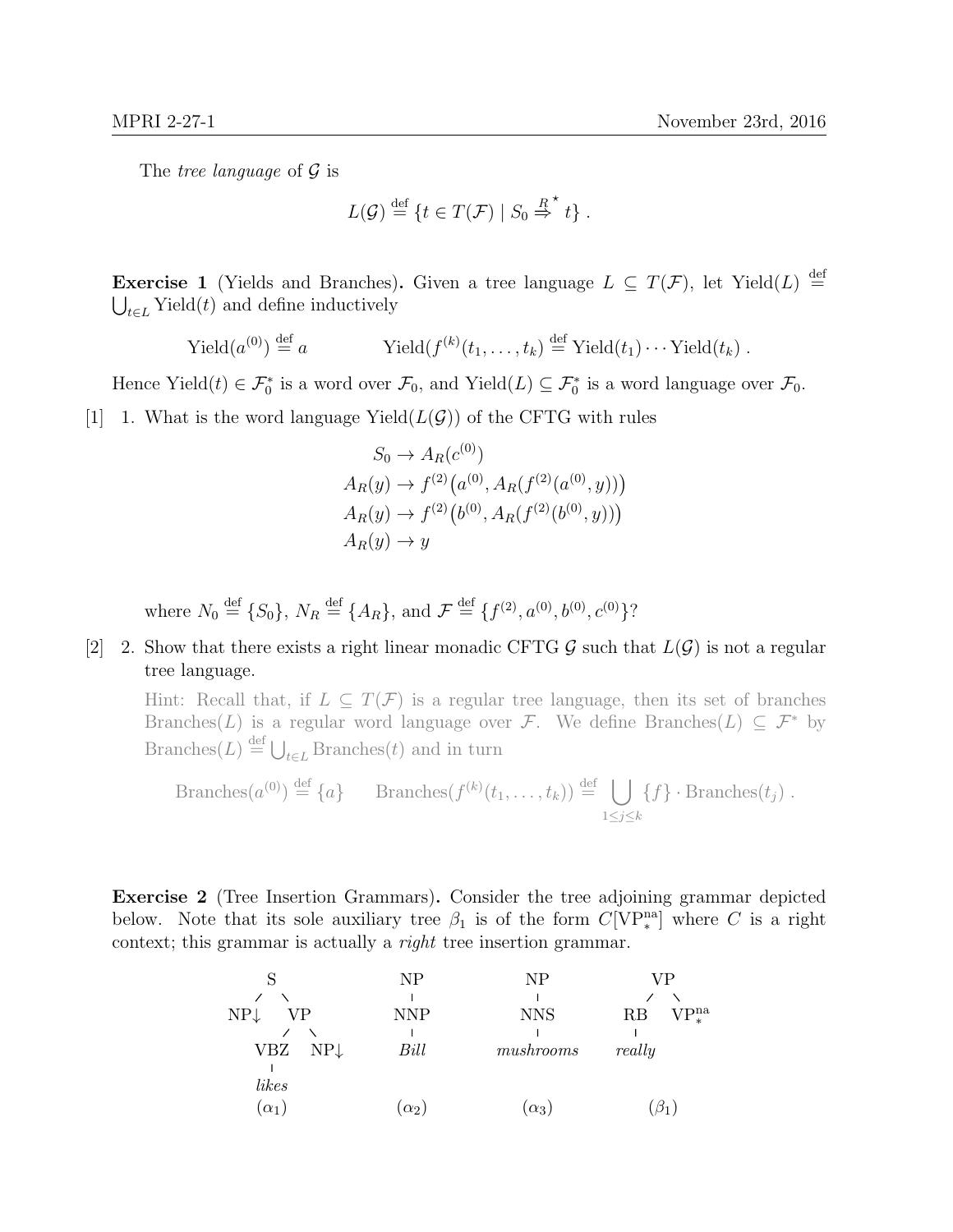- $[1]$  1. Provide an equivalent right linear monadic CFTG.
- [1] 2. Complete the TIG or your CFTG (in a linguistically informed manner) in order to also generate the sentence 'Bill likes black mushrooms.'

Exercise 3 (Context-Free Word Languages). We show in this exercise that, although right linear monadic CFTGs can generate non-regular tree languages, their expressive power is just as limited as that of finite tree automata when it comes to word languages.

- [3] 1. Show for any context-free language  $L$ , there is a right linear monadic context-free tree grammar  $\mathcal{G}'$  with  $L \setminus \{\varepsilon\} = \text{Yield}(L(\mathcal{G}')).$
- [1] 2. Let us extend Yield( $\cdot$ ) to terminal contexts  $c \in \mathcal{C}(\mathcal{F}) \subseteq T(\mathcal{F} \cup \{\Box\})$  by Yield $(\Box) \stackrel{\text{def}}{=} \varepsilon$ . Show that, for all terminal right contexts  $c \in \mathcal{C}_R(\mathcal{F})$  and all  $t \in \mathcal{C}_R(\mathcal{F}) \cup T(\mathcal{F})$ ,

$$
Yield(c[t]) = Yield(c) \cdot Yield(t) .
$$

[5] 3. Show the converse: for any right linear monadic CFTG, Yield $(L(\mathcal{G}))$  is a context-free word language over  $\mathcal{F}_0$ .

Hint: You might use the fact that  $\mathcal G$  is linear to restrict your attention to IO derivations: by Theorem 5.9 and Proposition 5.13 of the lecture notes,  $L(\mathcal{G}) = L_{\text{IO}}(\mathcal{G})$ .

 $[1]$  4. Show that, the **word membership problem** for right linear monadic CFTG can be solved in polynomial time (this problem is, given  $w \in \mathcal{F}_0^*$  and  $\mathcal G$  a right linear monadic CFTG, whether  $w \in \text{Yield}(L(\mathcal{G})))$ .

## 2 Scope ambiguities and covert moves in ACGs

Exercise 4. One considers the two following signatures:

```
(\Sigma_{\rm ABS}) TRACE : NP_{NP}\text{MOVE}: NP_{NP} \rightarrow (NP \rightarrow S) \rightarrow S_{NP}MAN: NHELP : N\textsc{every}: N \to S_{\textrm{NP}} \to SSOME : N \rightarrow S_{NP} \rightarrow SNEEDS: NP \rightarrow NP \rightarrow S(\Sigma_{\text{S-FORM}}) /man/ : string
        /help/ : string
       /every/ : string
       /some/ : string
       /needs/ : string
```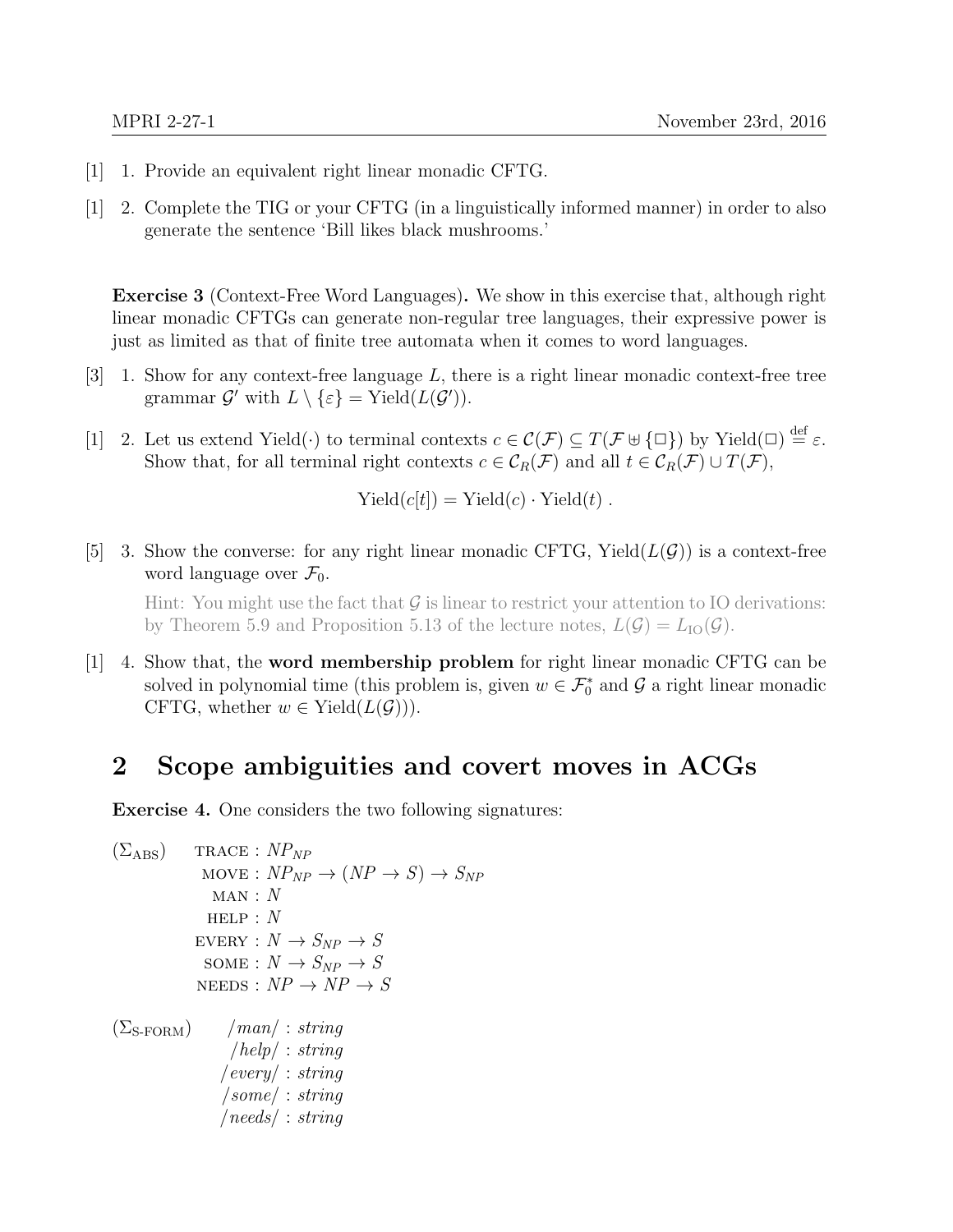where, as usual, *string* is defined to be  $o \rightarrow o$  for some atomic type o.

One then defines a morphism  $(\mathcal{L}_{\text{SYNT}} : \Sigma_{\text{ABS}} \to \Sigma_{\text{S-FORM}})$  as follows:

$$
(L_{\text{SYNT}}) \qquad N := string
$$
\n
$$
NP := string
$$
\n
$$
S := string
$$
\n
$$
NP_{NP} := string \rightarrow string
$$
\n
$$
S_{NP} := string \rightarrow string
$$
\n
$$
\text{TRACE} := \lambda x. x
$$
\n
$$
\text{MOVE} := \lambda xy. y \quad (x z)
$$
\n
$$
\text{MAN} := /man /
$$
\n
$$
\text{HELP} := /help /
$$
\n
$$
\text{EVERY} := \lambda xy. y \quad ((\text{every}/ + x)
$$
\n
$$
\text{SOME} := \lambda xy. y \quad ((\text{some}/ + x)
$$
\n
$$
\text{NEEDS} := \lambda xy. y + /needs / +x
$$

where, as usual, the concatenation operator  $(+)$  is defined as functional composition.

[1] 1. Give two different terms, say  $t_0$  and  $t_1$ , such that:

$$
\mathcal{L}_{\text{SYNT}}(t_0) = \mathcal{L}_{\text{SYNT}}(t_1) = / \text{every} / + / \text{man} / + / \text{needs} / + / \text{some} / + / \text{help} /
$$

Exercise 5. One considers a third signature :

 $(\Sigma_{\text{L-FORM}})$  man : ind  $\rightarrow$  prop  $help: ind \rightarrow prop$  $\mathbf{needs} : \mathsf{ind} \to \mathsf{ind} \to \mathsf{prop}$ 

where the intended intuitive interpretation of the binary relation **needs** is that (**needs** a b) means that  $b$  is needed by  $a$ .

One then defines a morphism  $(\mathcal{L}_{SEM} : \Sigma_{ABS} \to \Sigma_{L\text{-FORM}})$  as follows: